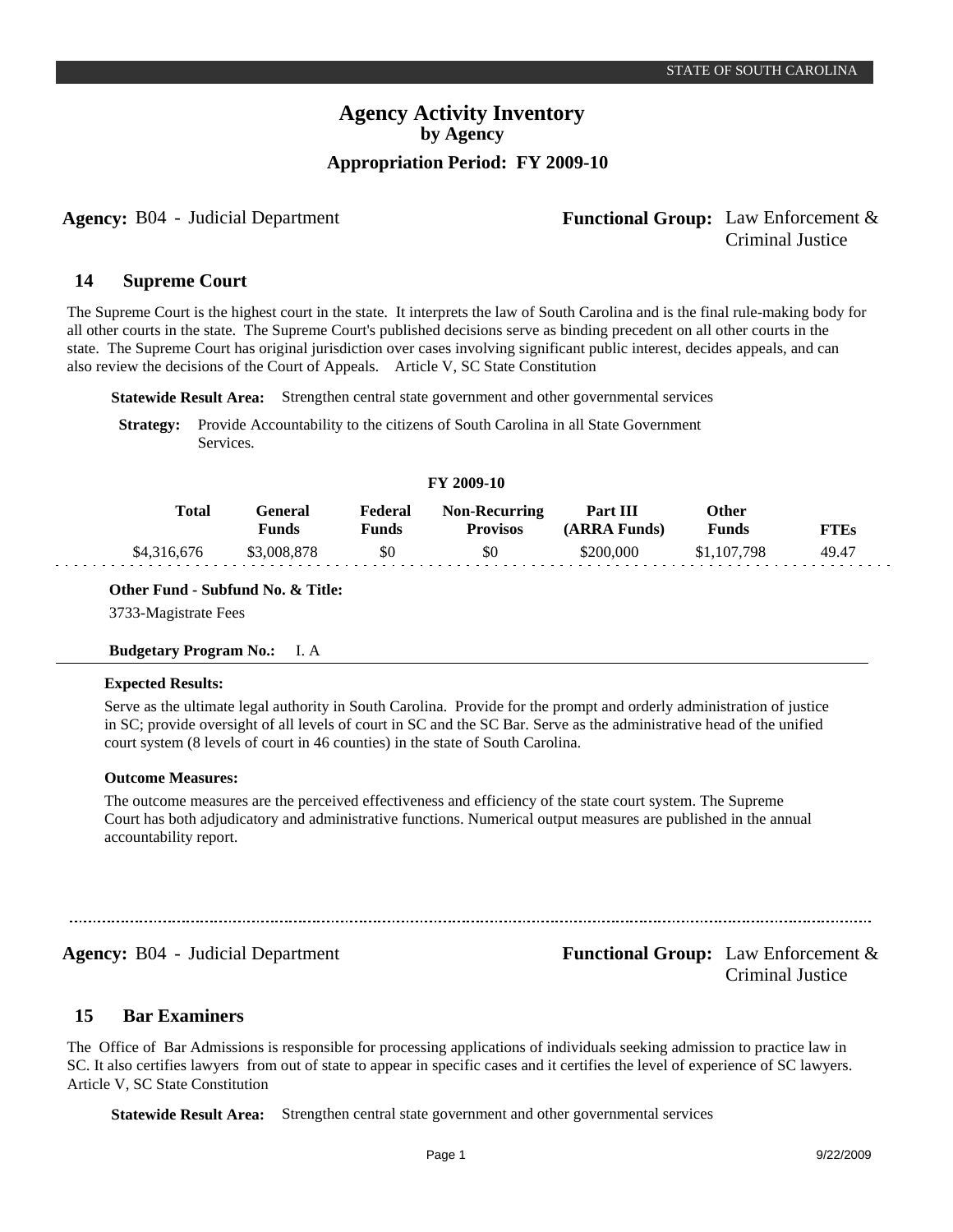# **Appropriation Period: FY 2009-10**

**Strategy:** Provide Accountability to the citizens of South Carolina in all State Government Services.

#### **FY 2009-10**

| <b>Total</b> | l <del>ì</del> eneral<br>Funds | Federal<br>Funds | <b>Non-Recurring</b><br><b>Provisos</b> | Part III<br>(ARRA Funds) | Other<br><b>Funds</b> | FTEs |
|--------------|--------------------------------|------------------|-----------------------------------------|--------------------------|-----------------------|------|
| \$747,522    | \$128,000                      | \$0              | \$0                                     | 50                       | \$619,522             | 00.1 |

**Other Fund - Subfund No. & Title:**

3035-Other Operating

#### **Budgetary Program No.:** I. B

#### **Expected Results:**

The Board of Law Examiners and the committee on Character and Fitness ensure that lawyers have the requisite legal knowledge, skills, and character to competently and ethically handle the legal affairs of the citizens of SC.

#### **Outcome Measures:**

The outcomes measures are the number of law exam applicants that are screened and processed to take the bar exam, number that pass the bar exam, and the manner in which other lawyer certification requests are handled. Numerical output measures are published in the annual accountability report.

**Agency:** B04 - Judicial Department **Functional Group:** Law Enforcement & Criminal Justice

#### **Disciplinary Counsel 16**

The Office of Disciplinary Counsel investigates and prosecutes complaints involving allegations of misconduct and incapacity on the part of lawyers licensed to practice law in SC and of judges who are part of the state unified judicial system. Article V, SC State Constitution

**Statewide Result Area:** Strengthen central state government and other governmental services

**Strategy:** Provide Accountability to the citizens of South Carolina in all State Government Services.

|             |                         |                  | T 1 2002-10                             |                                 |                       |             |  |
|-------------|-------------------------|------------------|-----------------------------------------|---------------------------------|-----------------------|-------------|--|
| Total       | General<br><b>Funds</b> | Federal<br>Funds | <b>Non-Recurring</b><br><b>Provisos</b> | <b>Part III</b><br>(ARRA Funds) | Other<br><b>Funds</b> | <b>FTEs</b> |  |
| \$1,218,989 | \$375.324               | \$0              | \$0                                     | \$0                             | \$843,665             | 18.00       |  |

**FY 2009-10**

## **Other Fund - Subfund No. & Title:**

3037-Special Deposits (\$330,476); 3086-Circuit Court Filing Fee (\$377,860); 3733-Magistrate Fees (\$135,329)

**Budgetary Program No.:** I. C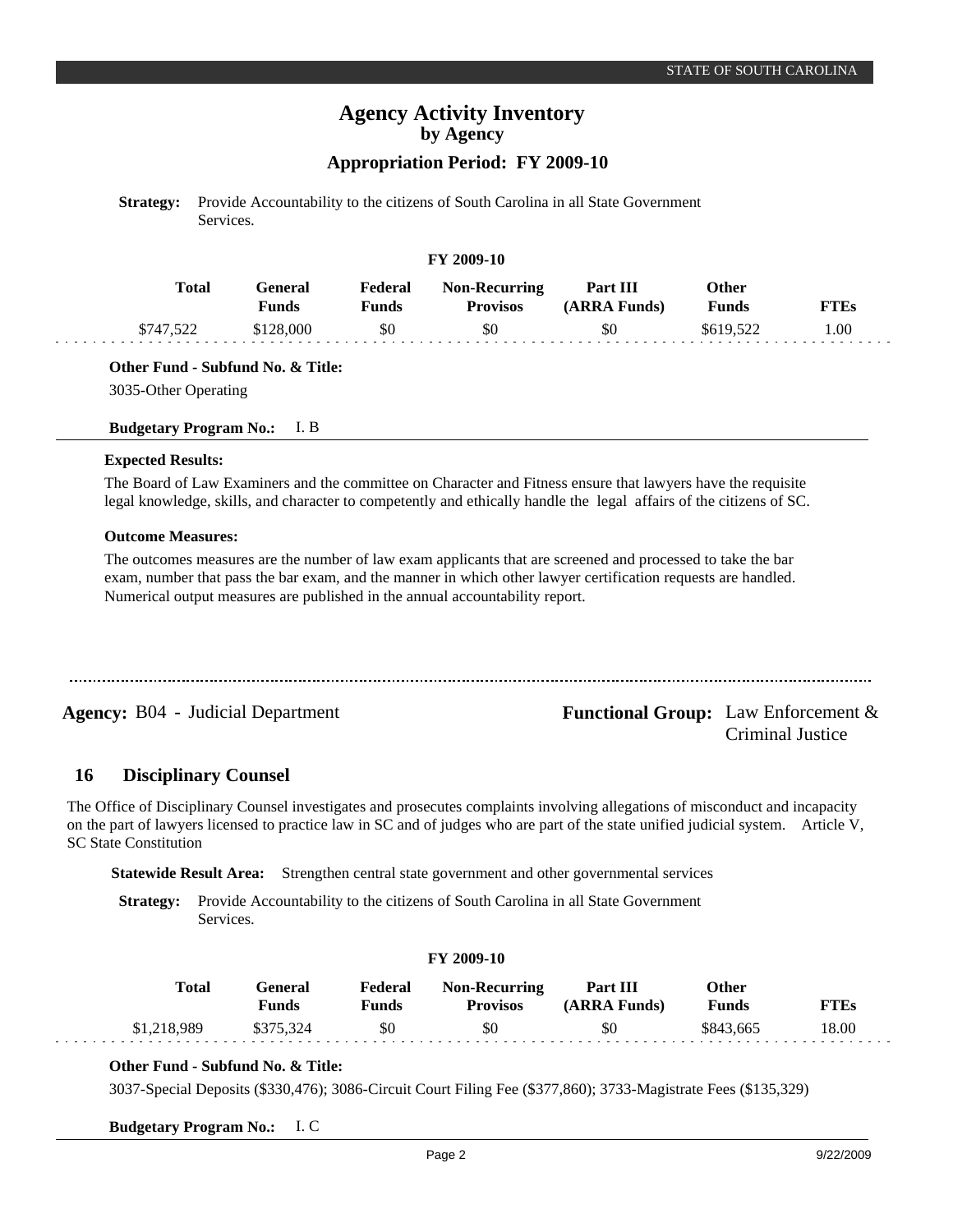## **Expected Results:**

Enforce the ethical rules and codes of conduct of the Judicial Department pertaining to the lawyers and judges in the state.

## **Outcome Measures:**

Outcomes are measured in terms of complaints filed, investigated and resolved during the year. Numerical output measures are published in the annual accountability report.

**Agency:** B04 - Judicial Department **Agency: Functional Group:** Law Enforcement & Criminal Justice

#### **Appeals Court 17**

The Court of Appeals is an intermediate appellate court. This court reviews decisions of the lower courts for procedural and/or legal errors. Article V, SC State Constitution

**Statewide Result Area:** Strengthen central state government and other governmental services

**Strategy:** Provide Accountability to the citizens of South Carolina in all State Government Services.

#### **FY 2009-10 General Funds**  \$1,876,513 **Other Funds** \$3,297,757 **Federal Funds**  \$0 **FTEs** 62.00 **Total**  \$5,494,270 **Non-Recurring Provisos** \$0 **Part III (ARRA Funds)** \$320,000

## **Other Fund - Subfund No. & Title:**

3086-Circuit Court Filing Fee (\$2,737,892); 3733-Magistrate Fees (\$559,865)

## **Budgetary Program No.:** II.

## **Expected Results:**

The published decisions of the Court of Appeals serve as precedent for the trial courts, unless the decision is overruled by the Supreme Court.

## **Outcome Measures:**

Outcomes are measured in terms of appeals filed, cases closed, opinions published, and nonpublished opinions rendered. Numerical output measures are published in the annual accountability report.

**Agency:** B04 - Judicial Department **Functional Group:** Law Enforcement & Criminal Justice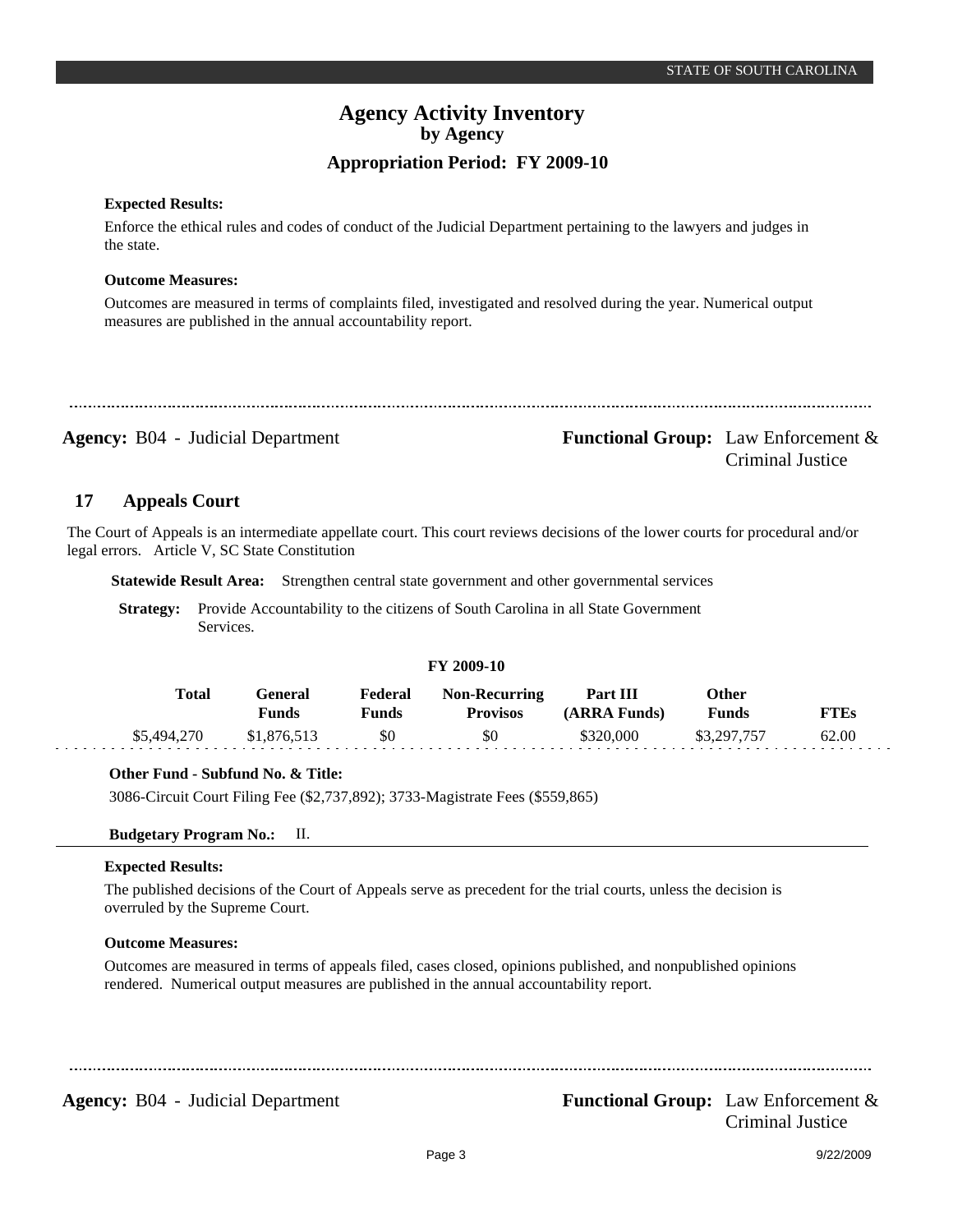#### **Circuit Court 18**

The Circuit Courts are South Carolina's courts of general jurisdiction which are comprised of the General Sessions Courts which hear criminal cases and Common Pleas which hear civil disputes. Article V, SC Constitution

**Statewide Result Area:** Strengthen central state government and other governmental services

**Strategy:** Provide Accountability to the citizens of South Carolina in all State Government Services.

#### **FY 2009-10**

| Total        | General<br><b>Funds</b> | Federal<br>Funds | <b>Non-Recurring</b><br><b>Provisos</b> | Part III<br>(ARRA Funds) | Other<br><b>Funds</b> | FTEs   |
|--------------|-------------------------|------------------|-----------------------------------------|--------------------------|-----------------------|--------|
| \$18,336,274 | \$9,130,895             | \$0              | \$0                                     | \$1,640,000              | \$7,565,379           | 208.00 |

#### **Other Fund - Subfund No. & Title:**

3086-Circuit Court Filing Fee (\$6,608,654); 3733-Magistrate Fees (\$956,725)

#### **Budgetary Program No.:** III.

#### **Expected Results:**

The Courts of General Sessions hear criminal cases, protect the rights of the accused to a fair and impartial trial, protect the rights of the victim while at the same time, balancing the need of public safety and goals of society at large of punishing and rehabilitating convicted offenders. The Courts of Common Pleas provide a forum for the resolution of civil disputes involving sums greater than \$7500 and to provide immediate relief and time for a thorough assessment of a particular situation such as temporary stop to demolition of a historic landmark.

## **Outcome Measures:**

Benchmarks have been established to meet the parties' need to have cases decided within a reasonable amount of time. Numerical output measures are published in the annual accountability report.

**Agency:** B04 - Judicial Department **Functional Group:** Law Enforcement & Criminal Justice

#### **Family Court 19**

Family courts provide a forum for the resolution of disputes involving family matters: divorce, abuse and neglect, protection from domestic abuse, and juvenile matters. Title 14, Title 20, SC Code of Laws

**Statewide Result Area:** Strengthen central state government and other governmental services

**Strategy:** Provide Accountability to the citizens of South Carolina in all State Government Services.

## **FY 2009-10**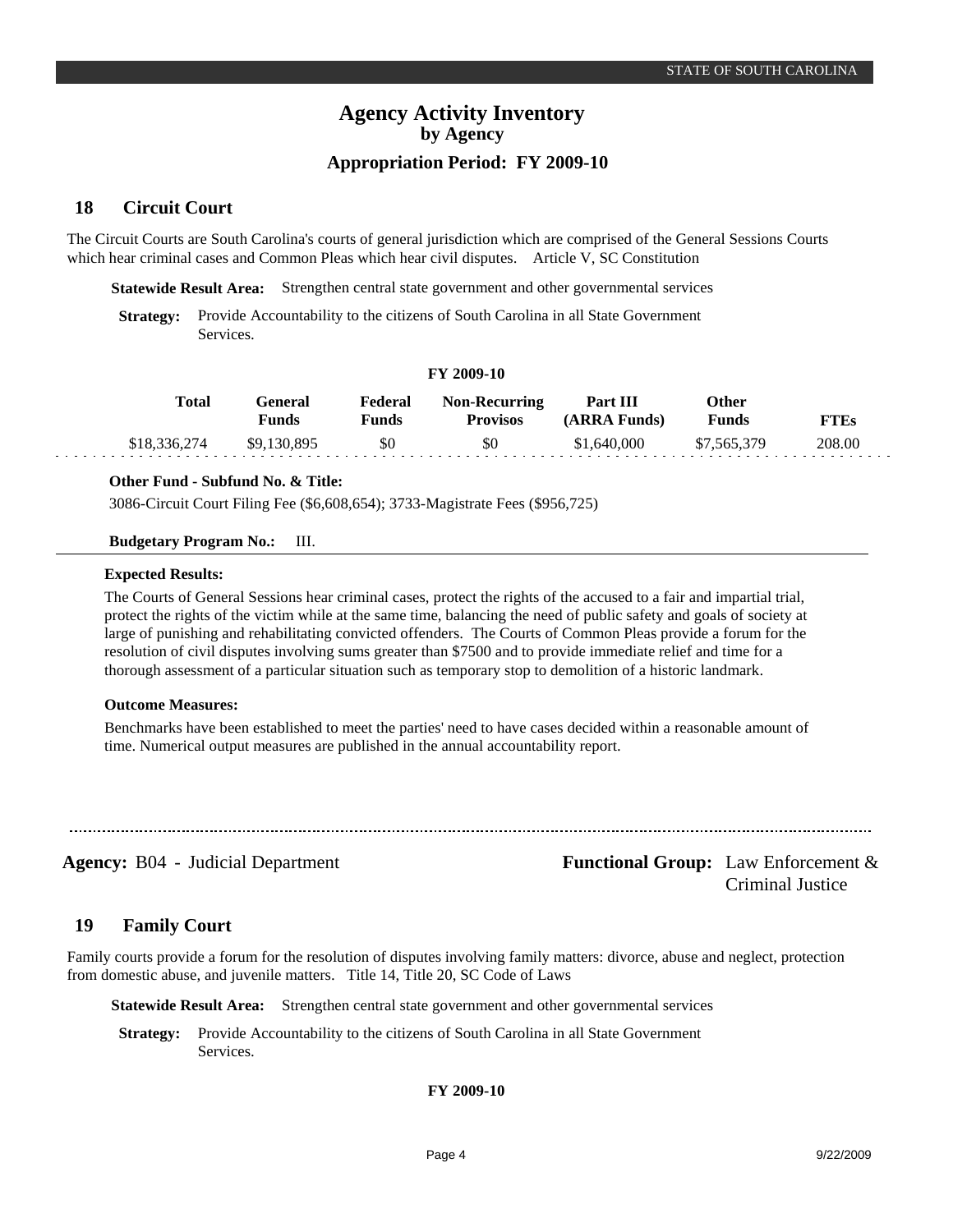# **Appropriation Period: FY 2009-10**

| <b>Total</b>                             | <b>General</b><br><b>Funds</b>                         | Federal<br><b>Funds</b> | <b>Non-Recurring</b><br><b>Provisos</b>                                            | Part III<br>(ARRA Funds)                                                                                        | <b>Other</b><br><b>Funds</b> | <b>FTEs</b> |
|------------------------------------------|--------------------------------------------------------|-------------------------|------------------------------------------------------------------------------------|-----------------------------------------------------------------------------------------------------------------|------------------------------|-------------|
| \$17,364,185                             | \$10,155,292                                           | \$0                     | \$0                                                                                | \$1,840,000                                                                                                     | \$5,368,893                  | 168.00      |
|                                          | Other Fund - Subfund No. & Title:                      |                         |                                                                                    |                                                                                                                 |                              |             |
|                                          |                                                        |                         | 3086-Circuit Court Filing Fee (\$4,673,616); 3733-Magistrate Fees (\$695,277)      |                                                                                                                 |                              |             |
| <b>Budgetary Program No.:</b>            | IV.                                                    |                         |                                                                                    |                                                                                                                 |                              |             |
| <b>Expected Results:</b>                 |                                                        |                         |                                                                                    |                                                                                                                 |                              |             |
|                                          | protecting the public's right of access to the courts. |                         |                                                                                    | Decide cases involving the most intimate details of citizens' lives while preserving the litigants' privacy and |                              |             |
| <b>Outcome Measures:</b>                 |                                                        |                         |                                                                                    |                                                                                                                 |                              |             |
|                                          |                                                        |                         | time. Numerical output measures are published in the annual accountability report. | Benchmarks have been established to meet the parties' need to have cases decided within a reasonable amount of  |                              |             |
|                                          |                                                        |                         |                                                                                    |                                                                                                                 |                              |             |
|                                          |                                                        |                         |                                                                                    |                                                                                                                 |                              |             |
| <b>Agency: B04 - Judicial Department</b> |                                                        |                         |                                                                                    | <b>Functional Group:</b> Law Enforcement &                                                                      |                              |             |
|                                          |                                                        |                         |                                                                                    |                                                                                                                 | Criminal Justice             |             |

#### **Court Administration 20**

Court Administration serves the Chief Justice in her capacity as the administrative head of the unified judicial system. This office has a wide range of duties which include recommending to the Chief Justice the scheduling of terms of circuit and family court and the assignment of judges and the assignment and supervision of court reporters to those sessions of court. They provide assistance to clerks of court as well as to equity, probate , magistrate and municipal judges. This office also supplies reports and documents to the Legislative and Executive branches. It also provides training and facilitates meetings for various groups that provide input into judicial system operations. Article V, SC State Constitution

**Statewide Result Area:** Strengthen central state government and other governmental services

**Strategy:** Provide Accountability to the citizens of South Carolina in all State Government Services.

## **FY 2009-10**

| Total       | General<br>Funds | Federal<br>Funds | <b>Non-Recurring</b><br><b>Provisos</b> | Part III<br>(ARRA Funds) | Other<br>Funds | <b>FTEs</b> |
|-------------|------------------|------------------|-----------------------------------------|--------------------------|----------------|-------------|
| \$1,627,611 | \$0              | \$0              | \$0                                     | \$0                      | \$1,627,611    | 23.00       |

## **Other Fund - Subfund No. & Title:**

3086-Circuit Court Filing Fee (\$1,254,085); 39C7-Law Enforcement Surcharge (\$373,526)

**Budgetary Program No.:** V. A

## **Expected Results:**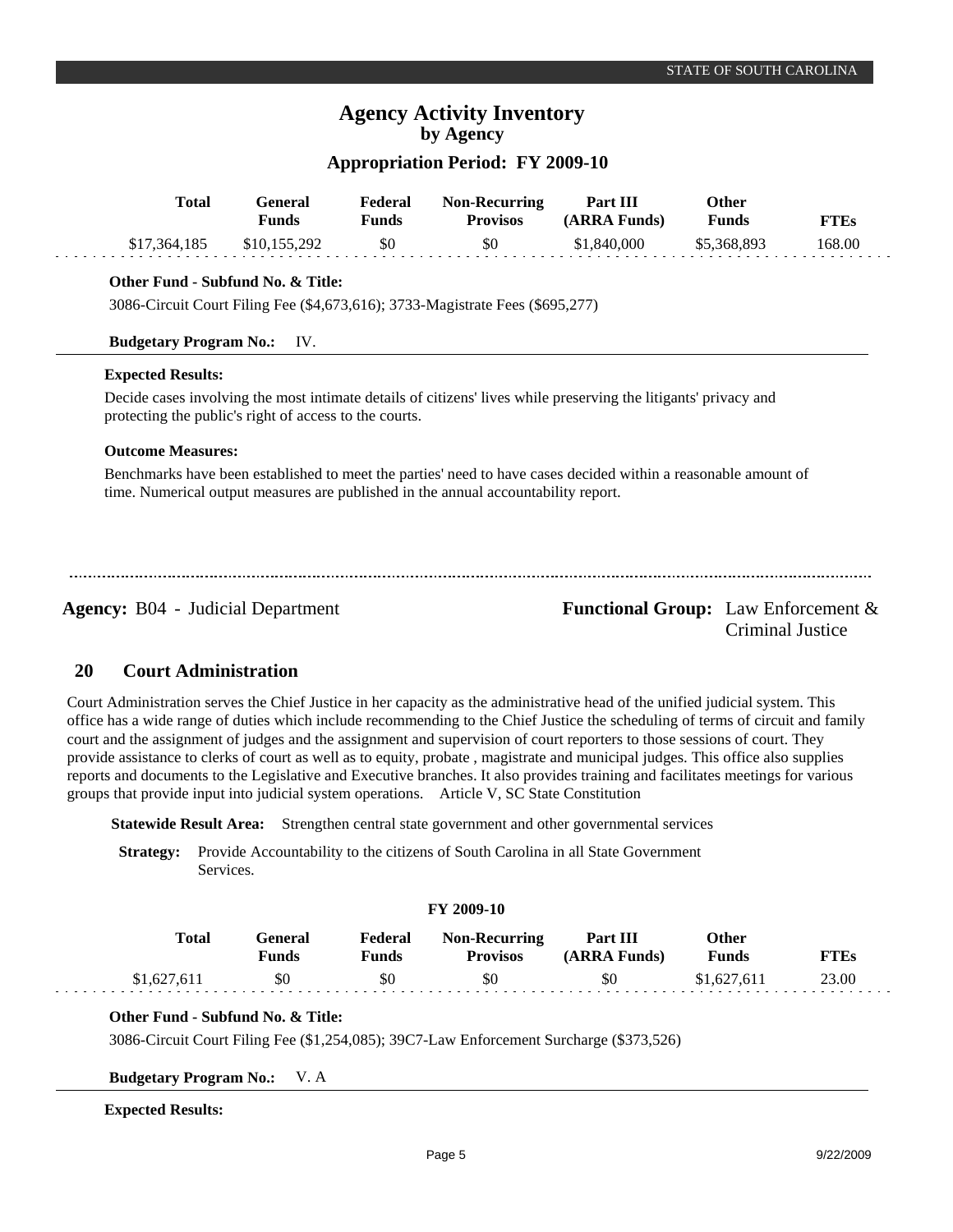## **Appropriation Period: FY 2009-10**

Court Administration has responsibility for providing support, direction, and guidance to state, county, and local personnel working in the Circuit Court, Masters-in-Equity Court, Family Court, Probate Court, Magistrate Court, and Municipal Court.

#### **Outcome Measures:**

Outcome measures for Court Administration are reflected in the effective and efficient management of judicial resources in accordance with the various caseload requirements of the different levels of courts, counties, and judicial circuits. These measures include judicial education, efficiency of judicial operations, and judicial statistical reports as reported by the various levels of court. Numerical outcome measurements are reflected in the annual accountability report.

| <b>Agency: B04 - Judicial Department</b> | <b>Functional Group:</b> Law Enforcement $\&$<br>Criminal Justice |
|------------------------------------------|-------------------------------------------------------------------|

#### **Administration (Finance & Personnel) 21**

Provides the financial management and personnel functions for the Judicial Department. (overhead) Article V, SC State Constitution

**Statewide Result Area:** Strengthen central state government and other governmental services

**Strategy:** Provide Accountability to the citizens of South Carolina in all State Government Services.

#### **FY 2009-10**

| <b>Total</b> | General<br>Funds | Federal<br>Funds | <b>Non-Recurring</b><br><b>Provisos</b> | Part III<br>(ARRA Funds) | Other<br><b>Funds</b> | <b>FTEs</b> |
|--------------|------------------|------------------|-----------------------------------------|--------------------------|-----------------------|-------------|
| \$975,972    | 80               | \$0              | \$0                                     | \$0                      | \$975.972             | 15.00       |

## **Other Fund - Subfund No. & Title:**

3086-Circuit Court Filing Fee (\$859,559); 39C7-Law Enforcement Surcharge (\$116,413)

## **Budgetary Program No.:** V. B

#### **Expected Results:**

Finance and Personnel has responsibility for: budgeting, accounting; procurement; inventory control; payroll; human resources administration; and benefits administration. Finance and Personnel provides the necessary administrative support and structure to allow other units within the Judicial Department to concentrate on their primary missions.

#### **Outcome Measures:**

Outcome measures for Finance and Personnel are reflected in the management of the finances and FTEs for the Judicial Department. With the increasing amount and complexity of the fines, fees, and assessment structure passed by the State Legislature being implemented in the South Carolina Courts, Finance and Personnel is collecting funds from counties and municipalities in addition to state budget and federal grant administration.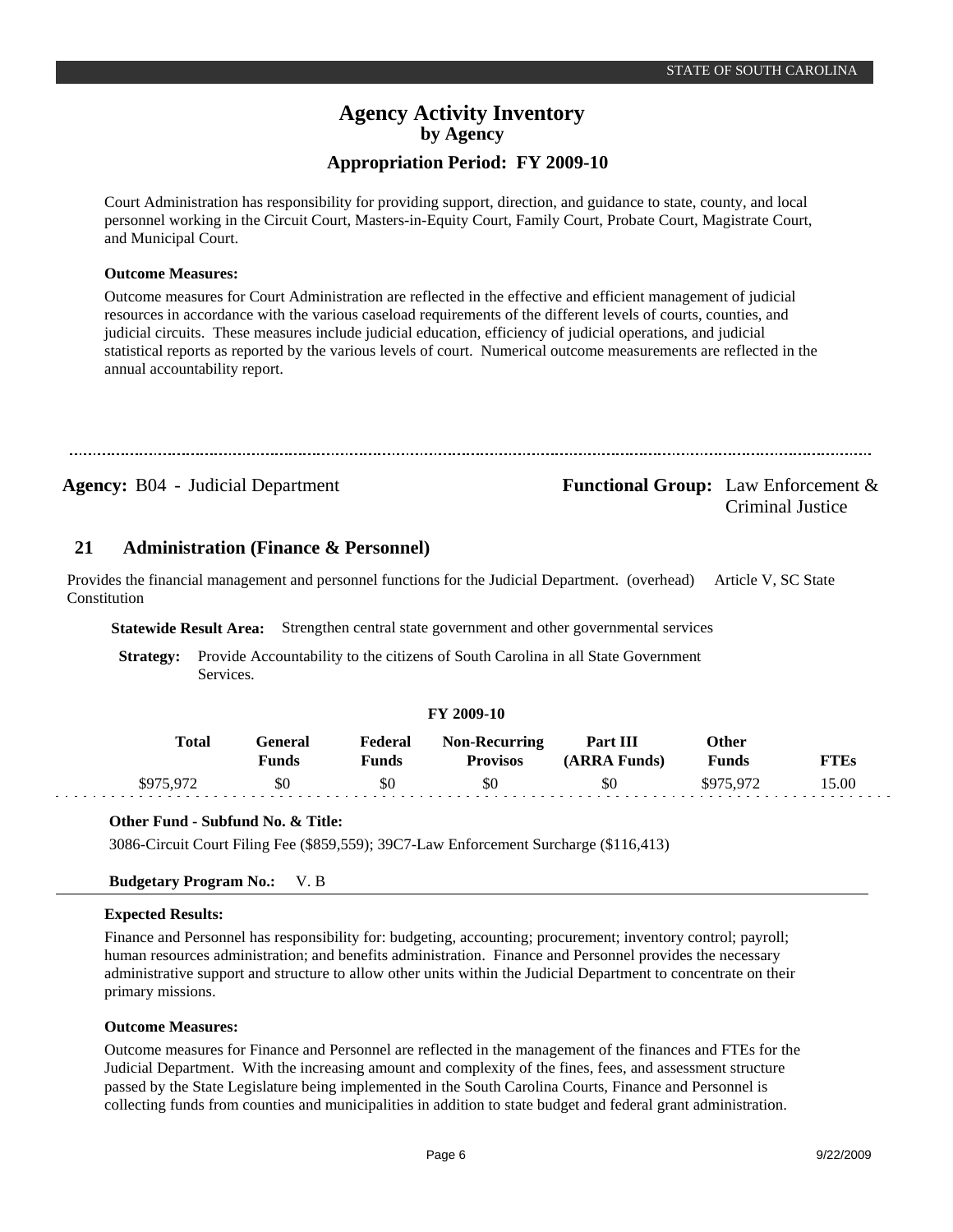**Agency:** B04 - Judicial Department **Agency: Functional Group:** Law Enforcement & Criminal Justice

#### **Information Technology 22**

The Office of Information Technology (IT) provides the technology tools needed to modernize the Judicial Branch of South Carolina. IT improves the criminal justice process through the use of appropriate and properly implemented technology as well as enables the South Carolina Courts to electronically exchange information with other state and local agencies.

**Statewide Result Area:** Strengthen central state government and other governmental services

**Strategy:** Provide Accountability to the citizens of South Carolina in all State Government Services.

#### **FY 2009-10**

| <b>Total</b> | General<br>Funds | Federal<br>Funds | <b>Non-Recurring</b><br><b>Provisos</b> | <b>Part III</b><br>(ARRA Funds) | Other<br>Funds | <b>FTEs</b> |
|--------------|------------------|------------------|-----------------------------------------|---------------------------------|----------------|-------------|
| \$9,681,987  | \$0              | \$7,372,410      | \$0                                     | \$0                             | \$2,309,577    | 41.00       |

## **Other Fund - Subfund No. & Title:**

3035-Special Deposits (\$104,220); 3086-Circuit Court Filing Fee (\$1,004,174); 3352-Case Management (\$431,000); 39C7-Law Enforcement Surcharge (\$770,183)

## **Budgetary Program No.:** V. C

## **Expected Results:**

. . . . .

IT manages the SCJD network; provides technology training and support services to the Judicial Branch (state, county, and municipal staff); has developed the web as a primary communications medium for the Judicial Department; is deploying a statewide court case management system to provide quality case tracking, timely access to accurate information, and consistency of operations in the Circuit and Summary Courts; and is collaborating with each county and other state agencies to consolidate telecommunications and leverage economies of scale with technology as much as possible.

## **Outcome Measures:**

Outcome measures for IT are reflected in several ways: The primary measure is the efficiency and effectiveness of the court process in South Carolina that is reported in the statistical reports of each level of court. Associated measures are the access to court information through the internet to the public and through both the internet and intranet to judicial staff. The number of counties that have their judicial facilities on high-speed, reliable internet connections and are using email is another measure. The cost savings to the Judicial Department and counties in issuing necessary court reports, court calendars, court rosters, etc... are measures. Major accomplishments are identified in the annual accountability report.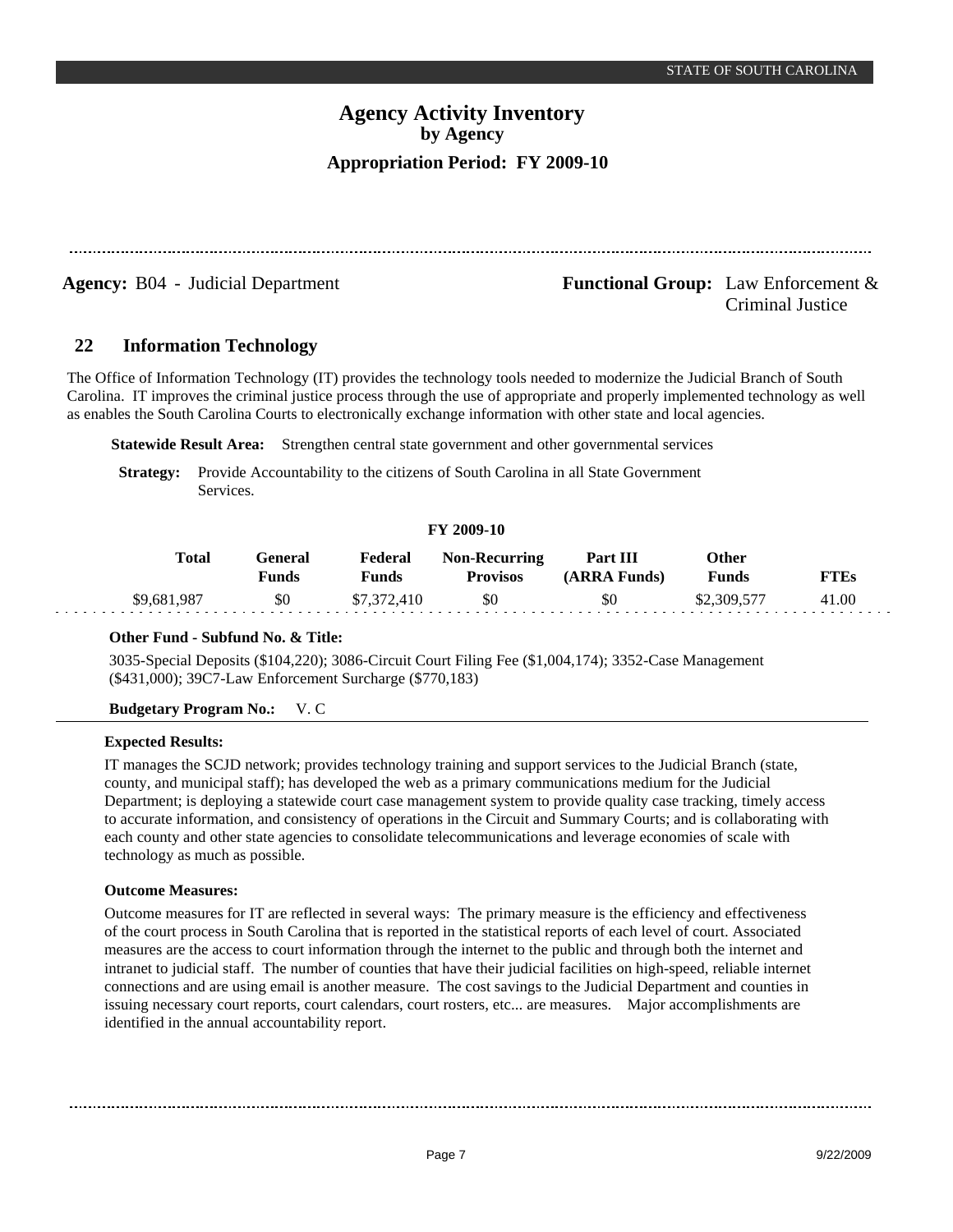# **Appropriation Period: FY 2009-10**

# **Agency:** B04 - Judicial Department **Functional Group:** Law Enforcement & Criminal Justice

#### **Judicial Commitment 23**

Funds to provide representation in involuntary commitment cases. Sections 44-17, 44-24, 44-25

**Statewide Result Area:** Strengthen central state government and other governmental services

**Strategy:** Provide Accountability to the citizens of South Carolina in all State Government Services.

#### **FY 2009-10**

| Total     | Feneral<br>Funds | Federal<br>Funds | <b>Non-Recurring</b><br><b>Provisos</b> | Part III<br>(ARRA Funds) | Other<br><b>Funds</b> | "TEs     |
|-----------|------------------|------------------|-----------------------------------------|--------------------------|-----------------------|----------|
| \$440,000 | \$0              |                  | \$0                                     | \$C                      | 000<br>:440           | $0.00\,$ |

**Other Fund - Subfund No. & Title:**

3076-Judicial Commitments

**Budgetary Program No.:** VI.

#### **Expected Results:**

To fulfill federal mandates requiring representation of individuals committed to various facilities against their wishes.

#### **Outcome Measures:**

SCJD acts as a conduit for funds received from the Department of Mental Health to pay vouchers submitted by lawyers representing individuals in involuntary commitment cases. Outcome measure is primarily the amount of claims processed.

**Agency:** B04 - Judicial Department **Agency: Functional Group:** Law Enforcement & Criminal Justice

#### **Interpreters 24**

Interpreting services for the deaf and /or non-English speaking participants in the South Carolina Courts. Sections 17-1-50, 15- 27-155 and 15-27-15

**Statewide Result Area:** Strengthen central state government and other governmental services

**Strategy:** Provide Accountability to the citizens of South Carolina in all State Government Services.

## **FY 2009-10**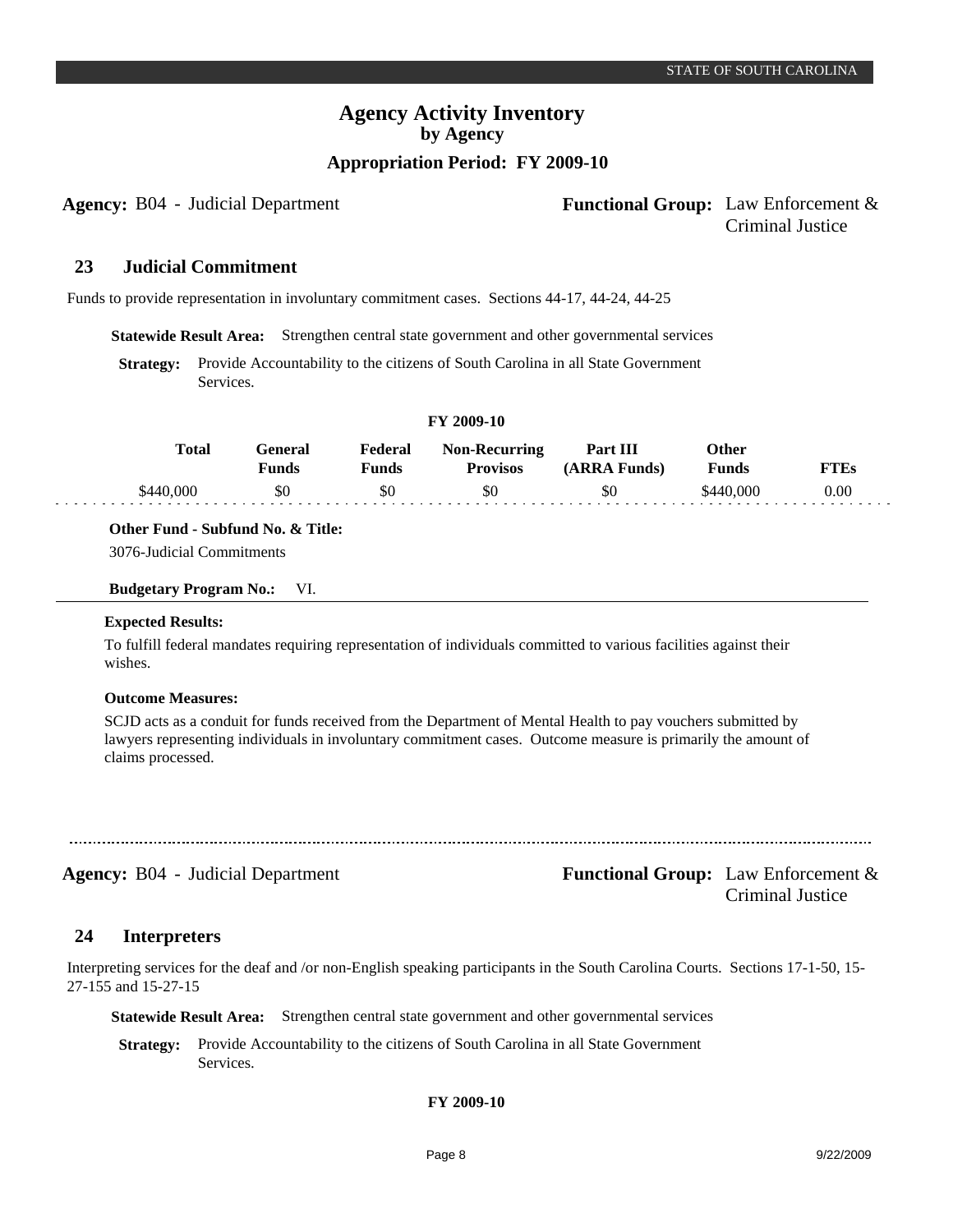# **Appropriation Period: FY 2009-10**

| <b>Total</b>                                                              | <b>General</b><br><b>Funds</b>      | Federal<br><b>Funds</b> | <b>Non-Recurring</b><br><b>Provisos</b>                     | Part III<br>(ARRA Funds)                                                                                                                                                                                         | Other<br><b>Funds</b> | <b>FTEs</b>             |
|---------------------------------------------------------------------------|-------------------------------------|-------------------------|-------------------------------------------------------------|------------------------------------------------------------------------------------------------------------------------------------------------------------------------------------------------------------------|-----------------------|-------------------------|
| \$135,000                                                                 | \$90,000                            | \$0                     | \$0                                                         | \$0                                                                                                                                                                                                              | \$45,000              | 0.00                    |
| Other Fund - Subfund No. & Title:<br>39C8-Judicial Circuits State Support |                                     |                         |                                                             |                                                                                                                                                                                                                  |                       |                         |
| <b>Budgetary Program No.:</b>                                             | VII.                                |                         |                                                             |                                                                                                                                                                                                                  |                       |                         |
| <b>Expected Results:</b>                                                  |                                     |                         |                                                             |                                                                                                                                                                                                                  |                       |                         |
| participate in court processes.                                           |                                     |                         |                                                             | To fulfill federal and state mandates to allow individuals with hearing or English comprehension difficulties to                                                                                                 |                       |                         |
| <b>Outcome Measures:</b>                                                  |                                     |                         |                                                             |                                                                                                                                                                                                                  |                       |                         |
|                                                                           |                                     |                         |                                                             | SCJD has used funds from other sources, in addition to those appropriated for this purpose to pay vouchers of<br>interpreters in court proceedings. Outcome measure is primarily the amount of claims processed. |                       |                         |
| <b>Agency: B04 - Judicial Department</b>                                  |                                     |                         |                                                             | <b>Functional Group:</b> Law Enforcement &                                                                                                                                                                       |                       | <b>Criminal Justice</b> |
| 4.04% Mid-Year Reduction<br>9998                                          |                                     |                         |                                                             |                                                                                                                                                                                                                  |                       |                         |
|                                                                           |                                     |                         |                                                             |                                                                                                                                                                                                                  |                       |                         |
| 4.04% Mid-Year Reduction                                                  |                                     |                         |                                                             |                                                                                                                                                                                                                  |                       |                         |
| <b>Statewide Result Area:</b>                                             |                                     |                         |                                                             | Strengthen central state government and other governmental services                                                                                                                                              |                       |                         |
| <b>Strategy:</b>                                                          | FY 2009-10 4.04% Mid-Year Reduction |                         |                                                             |                                                                                                                                                                                                                  |                       |                         |
|                                                                           |                                     |                         | FY 2009-10                                                  |                                                                                                                                                                                                                  |                       |                         |
| $T_{\rm{odd}}$ i                                                          | $C_{\text{meas}}$                   |                         | $\mathbf{E}$ and $\mathbf{V}$ and $\mathbf{D}$ accounts and | $\mathbf{D}_{\text{out}}$ iii                                                                                                                                                                                    | $\Omega$              |                         |

| <b>Total</b>                      | <b>General</b><br><b>Funds</b> | Federal<br><b>Funds</b> | <b>Non-Recurring</b><br><b>Provisos</b> | Part III<br>(ARRA Funds) | <b>Other</b><br><b>Funds</b> | <b>FTEs</b> |
|-----------------------------------|--------------------------------|-------------------------|-----------------------------------------|--------------------------|------------------------------|-------------|
| $(\$999,832)$                     | $(\$999,832)$                  | \$0                     | \$0                                     | \$0                      | \$0                          | 0.00        |
| Other Fund - Subfund No. & Title: |                                |                         |                                         |                          |                              |             |
| <b>NA</b>                         |                                |                         |                                         |                          |                              |             |
|                                   | NA.                            |                         |                                         |                          |                              |             |
| <b>Budgetary Program No.:</b>     |                                |                         |                                         |                          |                              |             |
| <b>Expected Results:</b>          |                                |                         |                                         |                          |                              |             |

**Outcome Measures:** NA